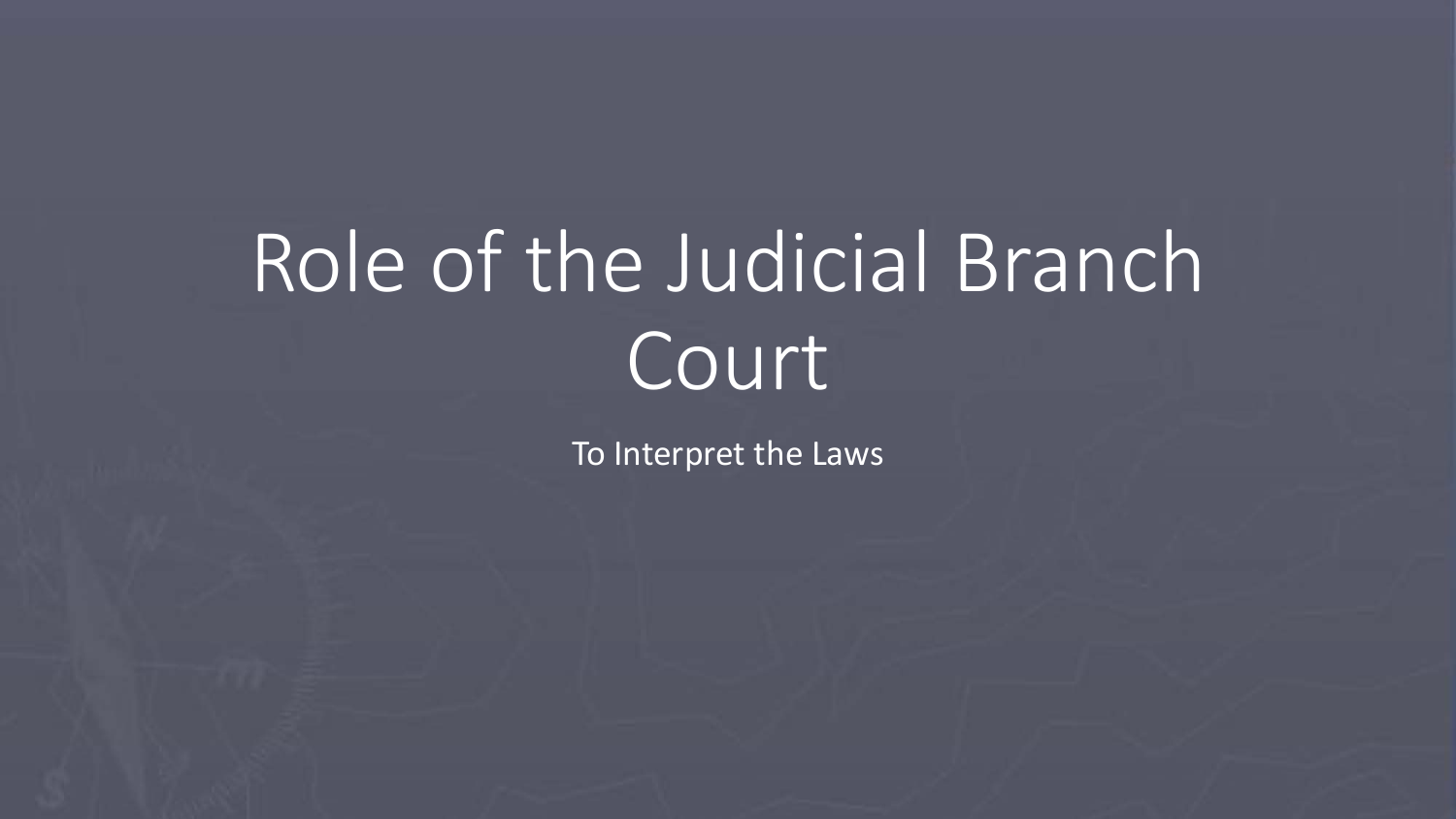### Structure of the US Court System

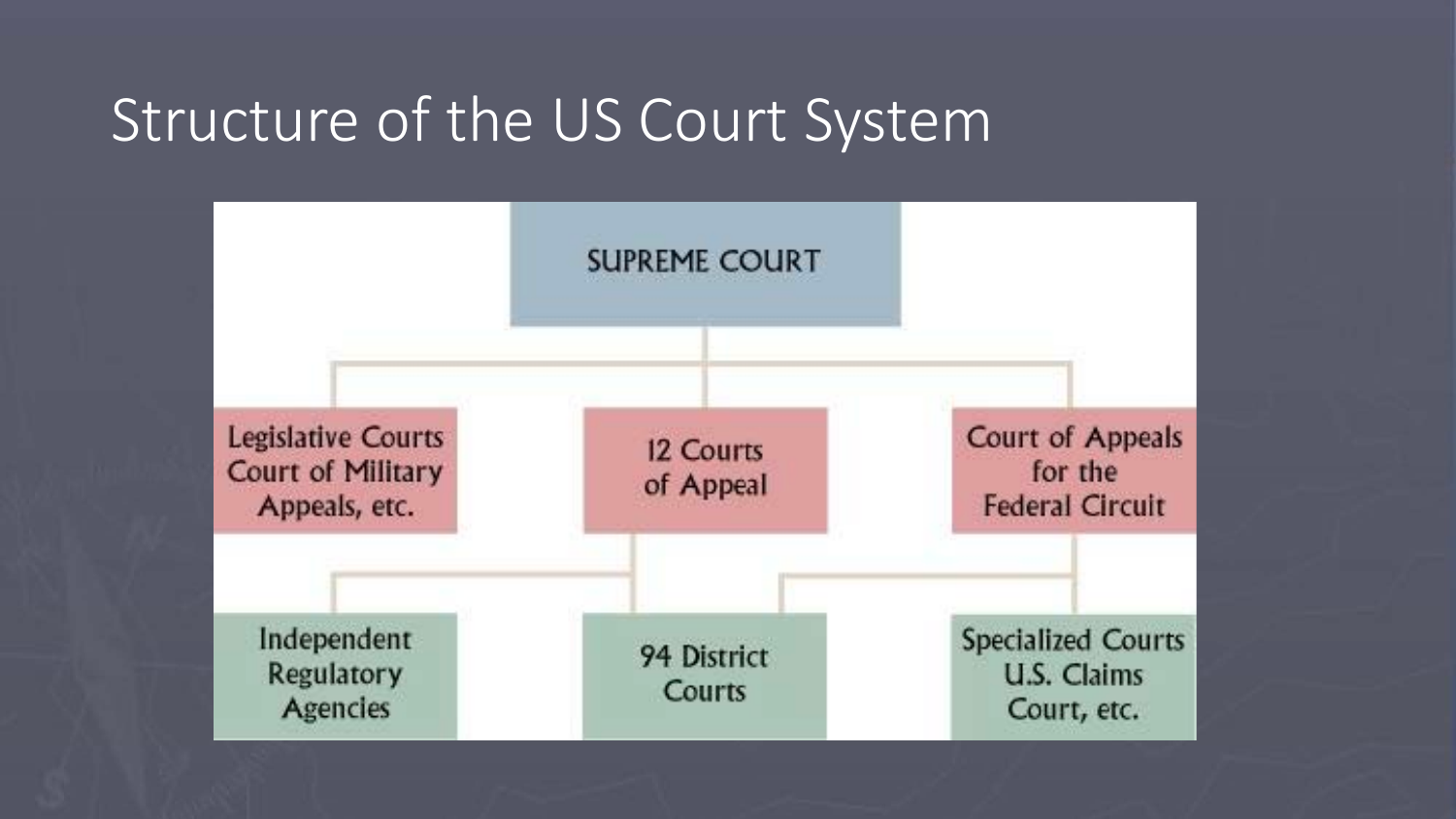## Idea of Jurisdiction

- Most cases will start and end in a lower court which has original jurisdiction
	- Cases can be sent to Court of Appeals which will review the conduct of the case to see if any errors were committed or Constitution inconsistencies in the application of the law
	- Cases can be further appealed to Supreme Court
		- Rarely are picked up and heard

### **MAJOR ENVIRONMENTAL CASES INVOLVING EPA AUTHORITIES IN 2013-2014 TERM**

#### MINGO LOGAN COAL V. EPA

Status: Supreme Court denies review of case involving EPA withdrawal of a Corps of Engineers' permit after construction began on a mining project. (March 24)

#### EPA V. EME HOMER CITY GENERATION

Status: Supreme Court reverses lower-court ruling and upholds EPA's cross-state air-pollution rule (CSAPR). (April 29)

#### UTILITY AIR REGULATORY GROUP V. EPA

Status: Decision pending in case centering on question of EPA's authority to regulate greenhouse gases.

**SOURCE: ENR**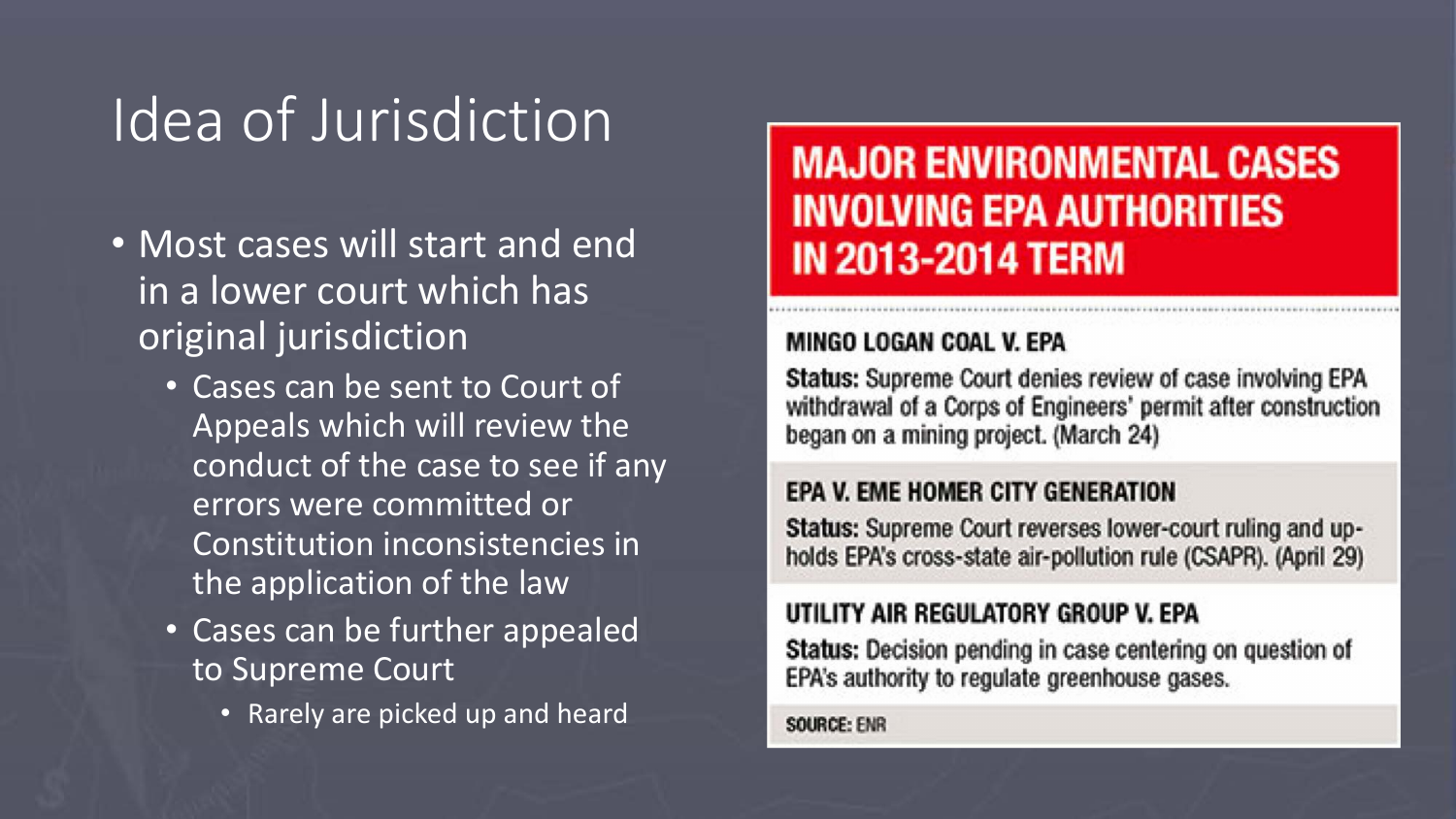### The Supreme Court

- Made up of 9 Justices to avoid a tie
- Cases can be recommended to the Supreme Court or the Supreme Court can decide to take a case on
	- Only takes on cases of Constitutional importance or anything to do with Federal Law
- More frequently court is being used to determine intent and how law should be followed

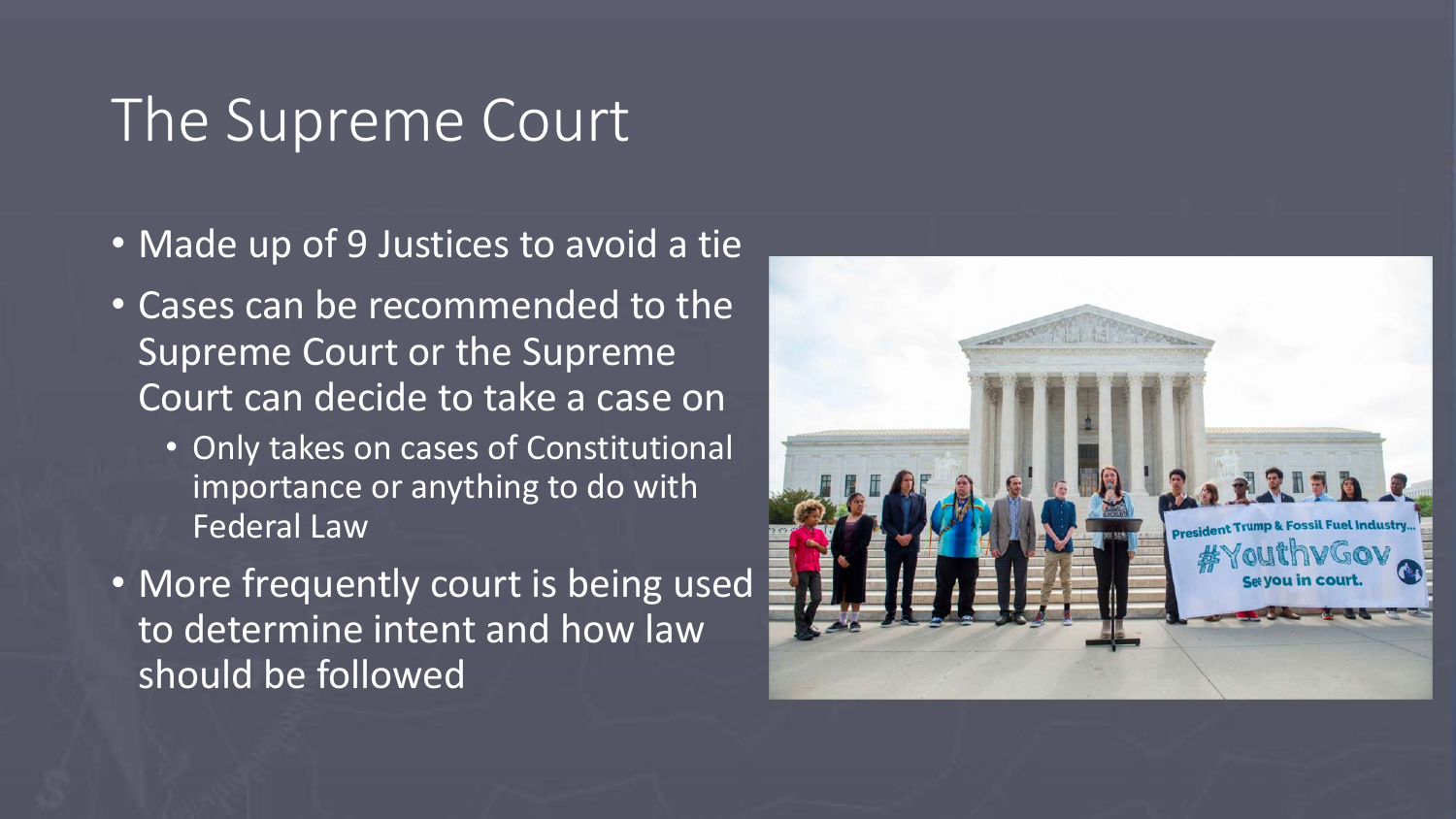### Overview of Justices

- No formal qualifications to become a justice
- Once appointed they serve for life
	- H.O.R can impeach
- Justices suppose to be non-partisan
	- Presidents appoint nominees
		- Presidents chose judges who agree with their stance on issues
	- Senators approve nominations
		- Senate more like to approve Judges who agree with their interpretations off constitution (or non-partisan views)

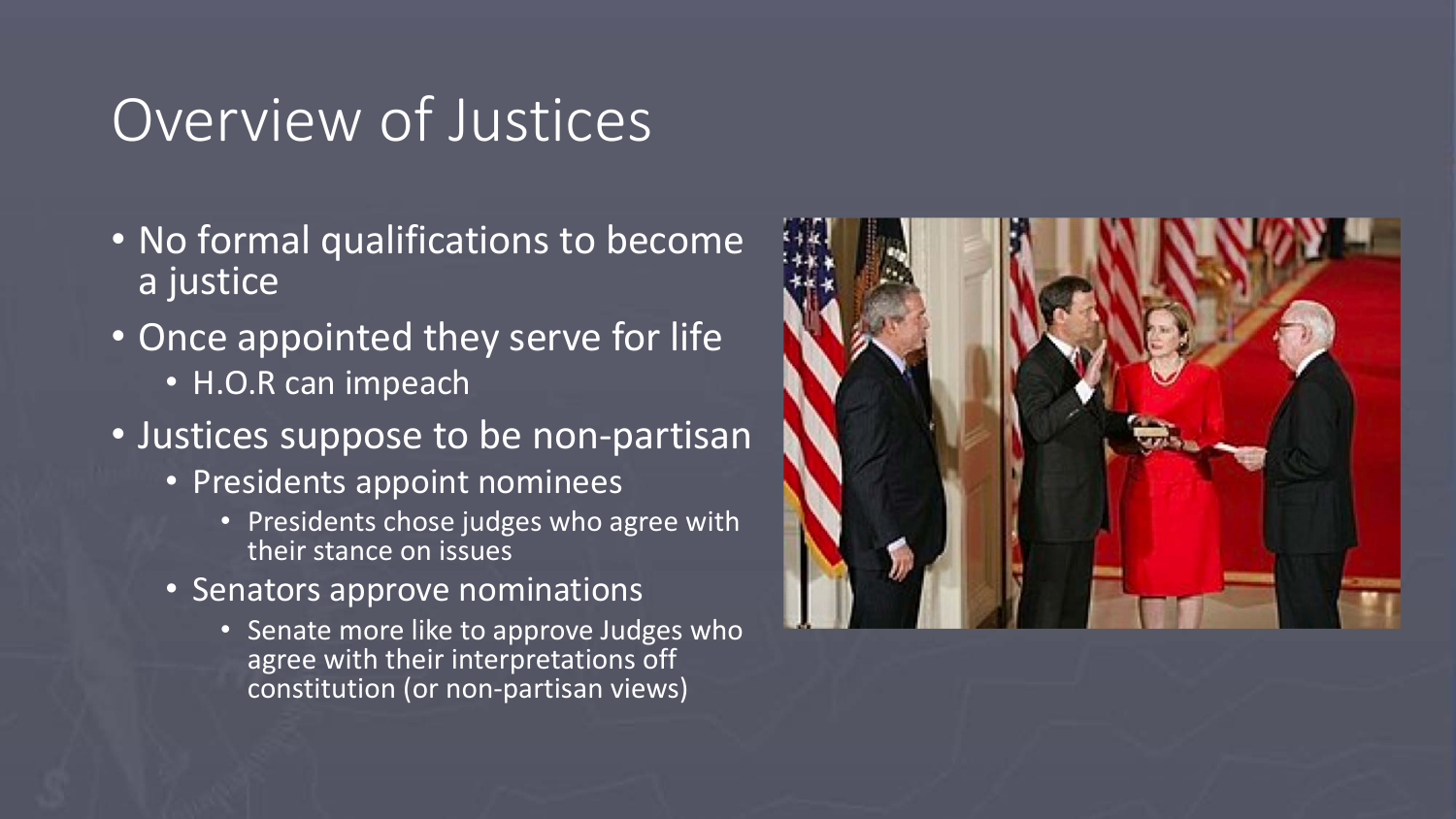### Importance of Marbury v. Madison (1803)

- . In case the Supreme Court decided that in order to fulfill its duties, as laid out in the Constitution it has the right of Judicial Review
	- Gives itself the ability to declare laws and actions by the Federal and State Governments as "Unconstitutional"
	- Will often have to issue stays on different actions while it reviews them to determine whether or not the actions are legal